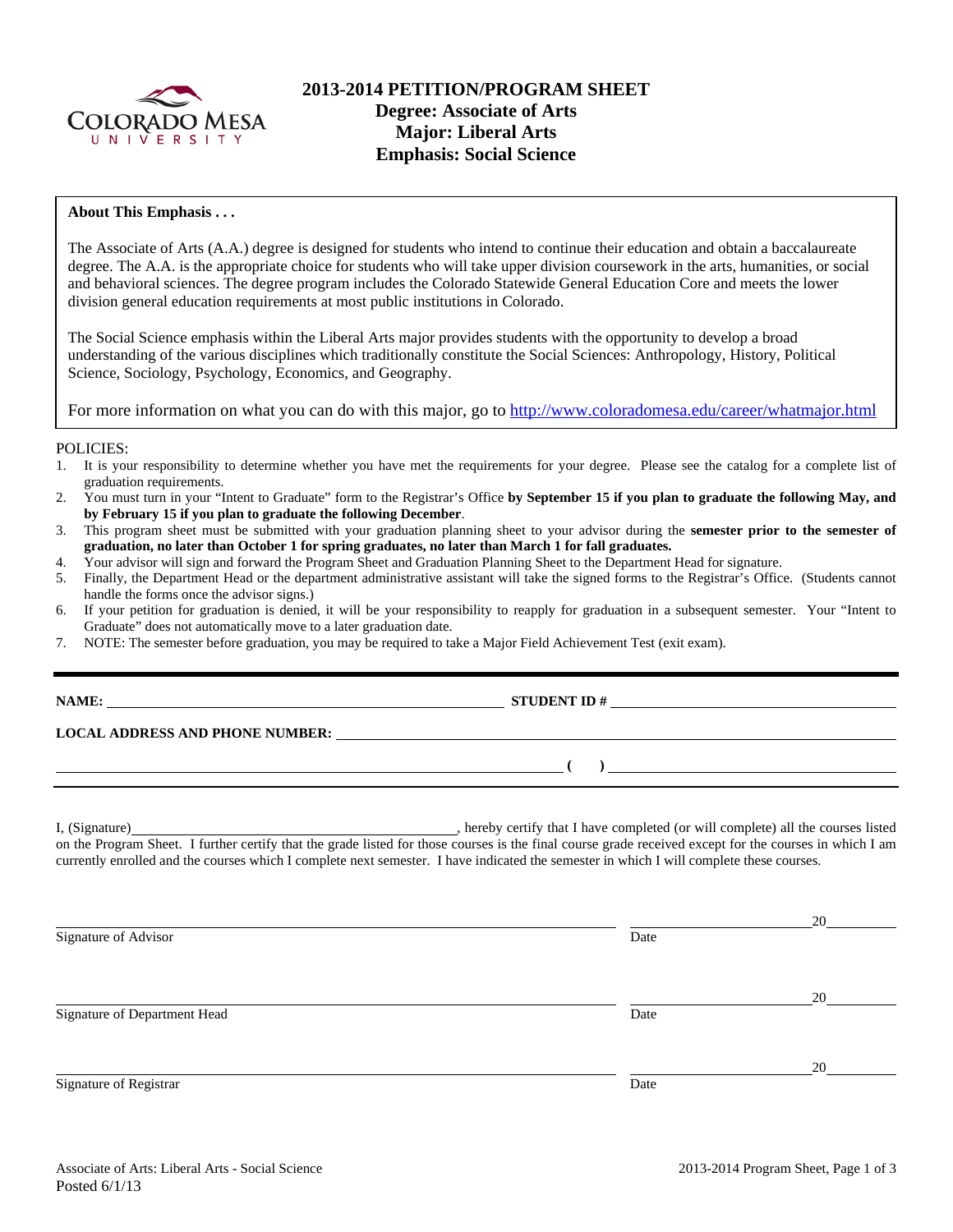## **Students should work closely with a faculty advisor when selecting and scheduling courses prior to registration.**

Degree Requirements:

- $60$  semester hours total (A minimum of 16 taken at CMU in fewer than two semesters)
- 2.00 cumulative GPA or higher in all CMU coursework and in coursework toward major content area.
- Pre-collegiate courses (usually numbered below 100) cannot be used for graduation.
- A grade of "C" or higher must be earned in all general educati courses in order to be accepted for the transfer under the Core Transfer Agreements.
- A student must follow the CMU graduation requirements either from 1) the program sheet for the major in effect at the time the student officially declares a major; or 2) a program sheet for the major approved for a year subsequent to the year during which student officially declares the major and is approved for the student by the department head. Because a program may have requirem specific to the degree, the student should check with the facult advisor for additional criteria. It is the student's responsibility be aware of, and follow, all requirements for the degree being pursued. Any exceptions or substitutions must be approved by student's faculty advisor and Department Head.
- When filling out the program sheet a course can be used only
- See the "Undergraduate Graduation Requirements" in the catalog at all  $\alpha$ for additional graduation information.

**GENERAL EDUCATION REQUIREMENTS** (31 semester hour See the current catalog for a list of courses that fulfill the requirements below. If a course is on the general education list of options and a requirement for your major, you must use it to fulfill the major requirement and make a different selection within the general education requirement.<br>Course No Title

Sem.hrs Grade Tern

**English** (6 semester hours, must receive a grade of "C" or better an must be completed by the time the student has 60 semester hours.) ENGL 111 English Composition 3 ENGL 112 English Composition 3 \_\_\_\_\_ \_\_\_\_\_\_

**Math:** MATH 110 or higher (3 semester hours, must receive a grade of "C" or better, must be completed by the time the student has 60 semester hours.)  $MATH 1$ <sub>\_\_\_\_</sub> \_

\_\_\_\_\_\_ \_\_\_\_ \_\_\_\_\_\_\_\_\_\_\_\_\_\_\_\_\_\_\_\_\_\_\_\_ \_\_\_\_ \_\_\_\_\_ \_\_\_\_\_\_\_\_

\_\_\_\_\_\_ \_\_\_\_ \_\_\_\_\_\_\_\_\_\_\_\_\_\_\_\_\_\_\_\_\_\_\_\_ \_\_\_\_ \_\_\_\_\_ \_\_\_\_\_\_\_\_ \_\_\_\_\_\_ \_\_\_\_ \_\_\_\_\_\_\_\_\_\_\_\_\_\_\_\_\_\_\_\_\_\_\_\_ \_\_\_\_ \_\_\_\_\_ \_\_\_\_\_\_\_\_

**Humanities** (3 semester hours)

**Social and Behavioral Sciences** (6 semester hours)

| Course No<br>Title                                                                                                                                                                                                                   | Sem.hrs Grade Term/Trns                                                                                                                                                                                                                    |
|--------------------------------------------------------------------------------------------------------------------------------------------------------------------------------------------------------------------------------------|--------------------------------------------------------------------------------------------------------------------------------------------------------------------------------------------------------------------------------------------|
| Natural Sciences (7 semester hours, one course must include a lab)                                                                                                                                                                   |                                                                                                                                                                                                                                            |
|                                                                                                                                                                                                                                      |                                                                                                                                                                                                                                            |
|                                                                                                                                                                                                                                      | $\frac{1}{2} \left( \frac{1}{2} \right) \left( \frac{1}{2} \right) \left( \frac{1}{2} \right)$                                                                                                                                             |
| <b>History:</b> (3 semester hours)<br><b>HIST</b>                                                                                                                                                                                    |                                                                                                                                                                                                                                            |
| Fine Arts (3 semester hours)                                                                                                                                                                                                         |                                                                                                                                                                                                                                            |
| <b>OTHER LOWER DIVISION REQUIRMENTS (5 semester hours)</b>                                                                                                                                                                           |                                                                                                                                                                                                                                            |
| <b>Kinesiology</b> (2 semester hours)                                                                                                                                                                                                |                                                                                                                                                                                                                                            |
| KINE 100 Health and Wellness                                                                                                                                                                                                         | 1                                                                                                                                                                                                                                          |
|                                                                                                                                                                                                                                      | -1<br><u> 1989 - John Harry Harry Harry Harry Harry Harry Harry Harry Harry Harry Harry Harry Harry Harry Harry Harry Harry Harry Harry Harry Harry Harry Harry Harry Harry Harry Harry Harry Harry Harry Harry Harry Harry Harry Harr</u> |
| Applied Studies (3 semester hours)                                                                                                                                                                                                   |                                                                                                                                                                                                                                            |
|                                                                                                                                                                                                                                      |                                                                                                                                                                                                                                            |
| <b>SOCIAL SCIENCE EMPHASIS REQUIREMENTS</b>                                                                                                                                                                                          |                                                                                                                                                                                                                                            |
| (18 semester hours)                                                                                                                                                                                                                  |                                                                                                                                                                                                                                            |
| Minimum 18 lower division semester hours chosen from one or                                                                                                                                                                          |                                                                                                                                                                                                                                            |
| more of the following areas: Anthropology, Economics, History,<br>Geography, Political Science, Psychology, and Sociology. No double                                                                                                 |                                                                                                                                                                                                                                            |
| counting is allowed between general education and major requirements.                                                                                                                                                                |                                                                                                                                                                                                                                            |
|                                                                                                                                                                                                                                      |                                                                                                                                                                                                                                            |
|                                                                                                                                                                                                                                      |                                                                                                                                                                                                                                            |
|                                                                                                                                                                                                                                      |                                                                                                                                                                                                                                            |
| <u>and an accompanies of the second contract of the second contract of the second contract of the second contract of the second contract of the second contract of the second contract of the second contract of the second cont</u> |                                                                                                                                                                                                                                            |
|                                                                                                                                                                                                                                      |                                                                                                                                                                                                                                            |
|                                                                                                                                                                                                                                      |                                                                                                                                                                                                                                            |

## **Electives (6 semester hours)**

| _______   | _______    | $   -$ |          |
|-----------|------------|--------|----------|
| _________ | __________ | $   -$ |          |
| _______   |            |        |          |
|           |            |        |          |
|           |            |        | ________ |